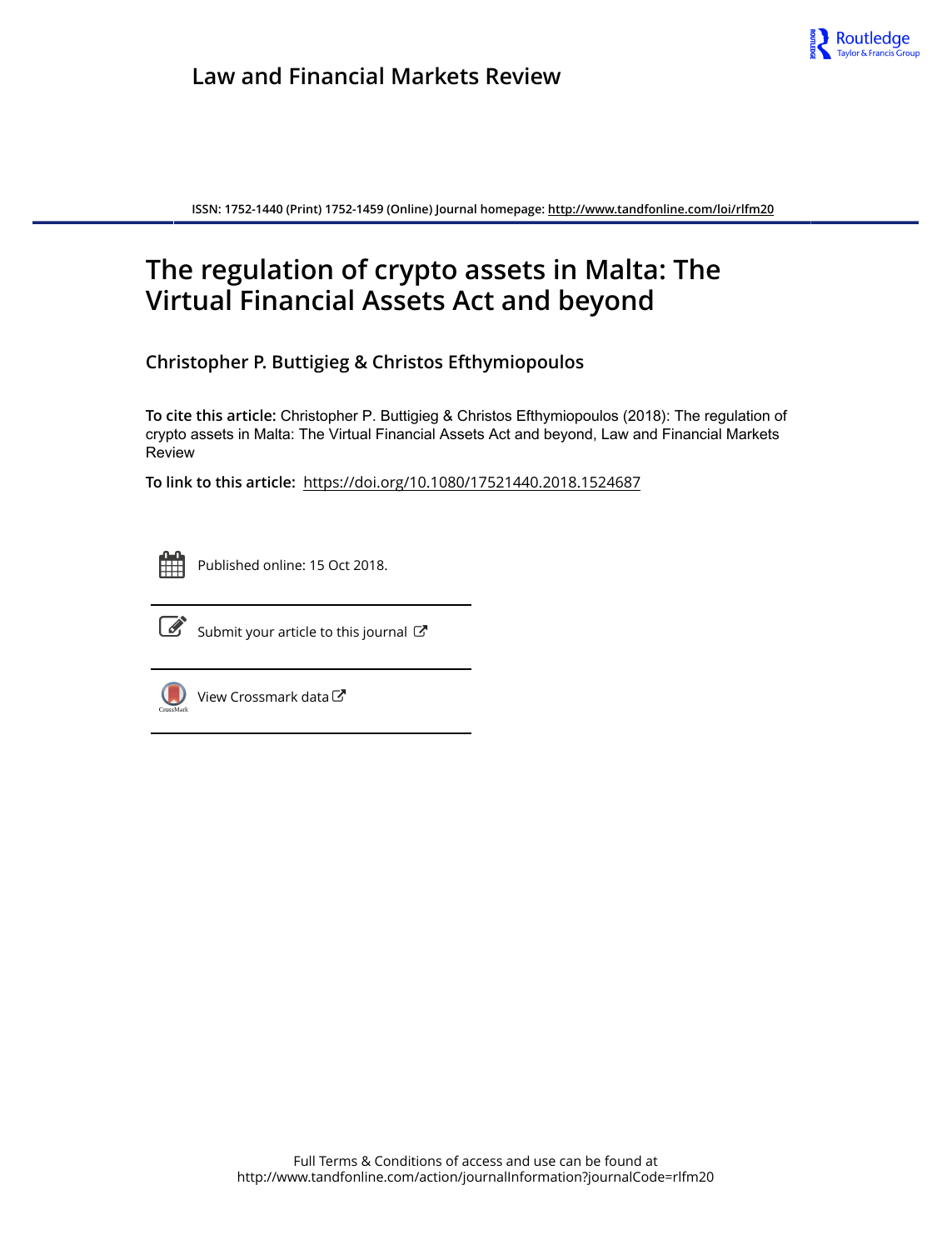# The regulation of crypto assets in Malta: The Virtual Financial Assets Act and beyond

## CHRISTOPHER P. BUTTIGIEG

Banking and Finance Department, University of Malta, Malta Financial Services Authority (MFSA), Attard, Malta

#### CHRISTOS EFTHYMIOPOULOS

Malta Financial Services Authority (MFSA), Attard, Malta

## 1. Introduction

This paper critically examines the regulation of crypto assets in Malta, which has become a jurisdiction of choice for operators in this field. It analyses the Virtual Financial Assets Act [VFAA] and the MFSA's approach to the regulation of this new field of financial services. The paper examines the manner in which the VFAA achieves the high-level objectives of financial regulation set by international standard setters, such as International Organisation of Securities Commissions (IOSCO), being: [i] investor protection, [ii] market integrity and [iii] financial stability. The central argument of the paper is that the VFAA establishes a framework that supports the innovation and new technologies for financial services in the area of crypto assets, whilst ensuring the effective achievement of the mentioned objectives of regulation.

An important development in the carrying out of transactions over the internet has been the emergence of a new type of cryptographically encrypted digital assets, commonly referred to as crypto assets. Depending on their embedded features, crypto assets may be broadly categorised as cryptocurrencies, security tokens or utility tokens. Cryptocurrencies are used as a means of payment for goods and services and countries, such as Japan, have legally recognised them as a form of payment.<sup>[1](#page-9-0)</sup> They are also used for investment in other crypto assets, including offers of security tokens, which are generally issued to raise funds for specific projects by start-ups.

Indeed, such offers are a practical alternative funding source for new or innovative businesses that would generally not be in a position to raise capital through traditional funding channels, as they would be at an early stage of development or are considered excessively risky and/or too small. For example, the development of the Ethereum blockchain, which is an operating system that features smart contracts, was funded by an online public crowd-sale during July– August 2014, with the participants buying ether token.

Crypto assets and their associated technologies, notably Distributed Ledger Technology ("DLT"), are rapidly evolving and becoming more prevalent. At the time of writing of this paper there were more than 1600 crypto assets available over the internet having a market capitalisation in excess of USD [2](#page-9-0)75 billion $2$  and more than 400 exchanges in the world, with a number of them being based in the European Union. Internationally, the equivalent of around Euro fifteen billion in funding has been raised through seven hundred twenty seven initial coin offerings issued in the first eight months of 2018.<sup>[3](#page-9-0)</sup> However, various risks are associated with the trading therein, which have been identified by European and international bodies.

The novelty of the pertinent sector, combined with a lack of clear understanding of its disruptive impact over the existent financial services cosmos, has generally prevented jurisdictions from reaching a consensus on whether, how and to what extent these should be regulated. $4$  However, the significant rate of failure of entities having issued an initial coin offering,<sup>[5](#page-9-0)</sup> is a clear justification for the establishment of a regulatory framework to achieve the public interest. In view of the absence of a harmonised approach, and in order to ensure effective investor protection, market integrity and financial stability, a number of jurisdictions, including Malta, have decided to address the aforementioned regulatory issues on a national level.

The academic literature on blockchain and crypto assets has grown at a very fast pace during the last year.<sup>[6](#page-9-0)</sup> This paper complements the existing literature by examining the legislative and regulatory developments in Malta, which is the EU's smallest member state by population. The point is made that Malta's framework for the regulation of crypto assets achieves the aforementioned objectives of financial regulation through a predominantly principles-based approach, which ensures technology neutrality without stifling innovation. Since the market capitalisation of crypto assets has not reached such point to be classfied as systemically  $relevant$ , $7$  the objective of financial soundness is analysed in this paper only at micro level.

This paper has been prepared after carrying out research and analysis of information from various reports, articles, websites and other sources referenced throughout the body of the paper. It has benefited from the experience of the authors in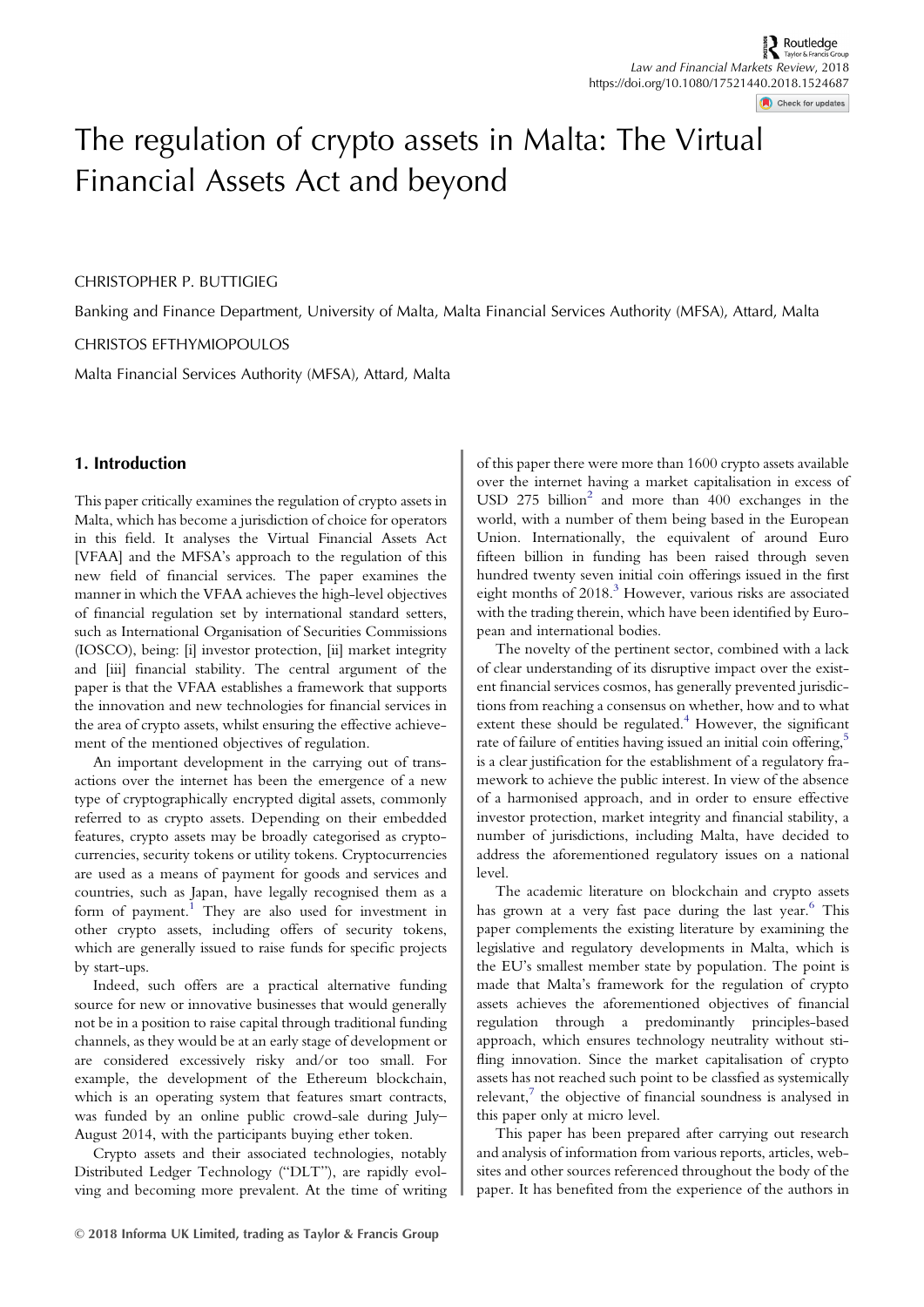this field, who have worked directly on the proposed legislative and regulatory framework in Malta and have attended numerous meetings with local and international practitioners in the field of crypto assets. The authors have also attended a number of conferences organised in this field by both national and international organisations, including inter alia Europol, as well as meetings with various regulatory bodies and notably with the European Securities and Markets Authority (ESMA).

In addition to this introductory section, this paper is divided into three additional parts. Part 2 describes the international debate and the various regulatory approaches adopted worldwide vis-à-vis the DLT sector. Part 3 outlines the Maltese approach and critically analyses the extent to which the VFAA achieves the objectives of regulation in a proportionate manner. Part 4 examines the manner in which the Maltese framework addresses anti money laundering and funding of terrorism in the context of crypto assets, especially with regard to VFA Agents that are the first line of defence to ensure the integrity of Malta's financial market. Some general concluding remarks, are made at the end of the paper.

## 2. International debate and approach

This section of the paper reviews the reactions of international and national regulators to the development and growth of crypto assets. A number of regulators are pushing an agenda which does not support the further development of this field of financial services. This, in view of risks to investor protection. Others want to encourage its growth in a regulated environment. This section attempts to briefly look into the different approaches taken primarily at international level in this regard.

The regulatory approaches across the globe vary significantly, ranging from a complete ban to a laissez-faire regime. For example, the People's Bank of China banned earlier this year ICOs and shut down domestic exchanges, $\delta$ whereas the Securities and Exchange Commission, through the application of the "Howey Test",<sup>[9](#page-9-0)</sup> takes the view that crypto assets that in substances have the features of securities, should be treated as such and therefore subject to traditional financial regulation.<sup>[10](#page-9-0)</sup> According to the SEC, although a crypto asset itself is simply code, however depending on the way it is sold – as part of an investment; to non-users; by promoters to develop the enterprise – it can be considered as a security, because it evidences an investment contract. $11$ Therefore, the SEC has concluded that treating such assets as securities is logical. Another securities regulator in the US, the Commodities Futures Trading Commission, regulates crypto assets as commodities, thereby putting them on the same level as, for example, oil and coffee.<sup>[12](#page-9-0)</sup>

The French Government is considering the introduction of a specific voluntary regime for the regulation of initial coin offerings, to be supervised by the French securities and markets regulator the AMF.<sup>[13](#page-9-0)</sup> The French legislative proposal, provides for approval by the French AMF of "utility" ICOs that meet certain conditions in relation to transparency, disclosure, the security of invested funds and anti-money laundering. The AMF will as a result be issuing a "white list" of those ICO that have been approved which will be

supplemented by a "black list", of fraudulent ICOs, where regulatory and enforcement action has been taken by this reg-ulator.<sup>[14](#page-9-0)</sup> In addition, the AMF is considering a possible regime applicable to [i] exchanges; [ii] intermediaries; [iii] safekeeping and [iv] additional customer protection provisions, e.g., banning active marketing of crypto-assets to retail.<sup>[15](#page-9-0)</sup>

At international level, a recent communiqué of the G20 Finance Ministers and Central Bank Governors highlights issues of investor protection, market integrity, tax evasion and AML/CFT, and called for constant review by the international standard-setting institutions.[16](#page-9-0) In this connection, international bodies such as the Financial Action Task Force (FATF), the Financial Stability Board (FSB) and the IOSCO have been studying the development of crypto asset markets and have already published a number of documents that stipulate standards which are applicable to this field of financial services.

IOSCO is currently developing a resource toolkit for ICOs, which will assist securities regulators globally to consider the facts and circumstances of an ICO through a "look through" or "substance over form" approach. It will set out an overview of ICOs, the risks, a risk assessment process as well as tools to ensure ICOs can be effectively assessed and investors safeguarded. In 2015 the FATF issued "Guidance for a risk-based approach to virtual currencies". This provides recommendations on the application of a risk-based approach to anti-money laundering and counter financial terrorism which tailors the existing regime to virtual currencies by requiring the assessment of the relevant risks and calibrating the level of due diligence required in this regard.<sup>[17](#page-9-0)</sup> This organisation is now taking action to further improve the understanding of risks resulting from trading in virtual currencies.[18](#page-9-0)

In 2017, the FSB published a document entitled "Financial Stability Implications from Fintech: Supervisory and Regulatory Issues that Merit Authorities' Attention", which document assess the financial stability implications of Fintech, including virtual currencies, that merit regulators' attention from a financial stability perspective.<sup>[19](#page-10-0)</sup> IOSCO on the other has issued statements which indicate the potential consumer detriment that may result from investments in unregulated crypto currencies. $^{20}$  $^{20}$  $^{20}$  Having reviewed the documents published by the organisations and followed closely the work they have carried out to date, it is reasonable to argue that while outlining the risks relating to this new area of financial business, these international institutions have not discouraged its further development, but have on the other hand started a process for the setting of regulation that would mitigate the relevant risks.

The approach taken by these international organisations is different from that suggested by Agustin Carstens, the General Manager of the Bank of International Settlements (BIS), who earlier on this year described crypto assets "as a combination of a bubble, a Ponzi scheme and an environmental disaster" and who encouraged financial regulators to clamp down to contain the risks related to this asset class.<sup>[21](#page-10-0)</sup> This position is close to that taken by Andrea Enria, the Chairperson of the European Banking Authority (EBA), who, whilst referring to the work being carried out by the EBA in this field, stated that regulated financial institutions, such as banks,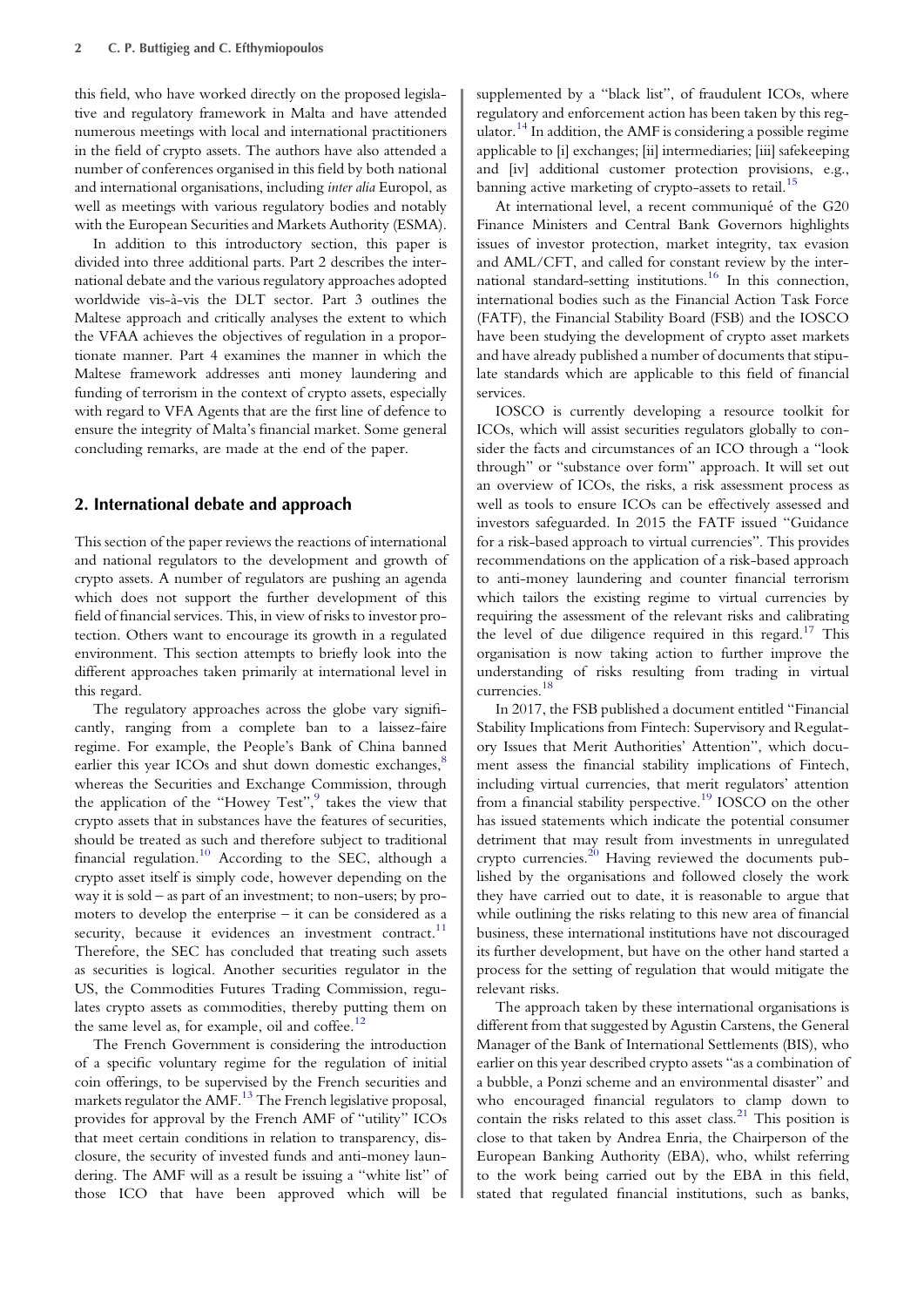should be prevented from buying, holding or selling crypto currencies – and possibly also from establishing direct or indirect connections with managers of crypto-currencies –, so as to segregate and avoid contagion.<sup>[22](#page-10-0)</sup> It is reasonable to suggest that as far as Carstens and Enria are concerned, crypto assets form a significant risk to financial market integrity and consumer protection and should, as a result, be suppressed.

Others have expressed strong concerns re investor protection with regard to crypto currencies<sup>23</sup> through speeches, investor alerts, bulletins, statements and public warnings. In this connection, it is worthwhile mentioning the position taken by the Belgian Financial Services and Markets Authority  $(FSMA)<sup>24</sup>$  $(FSMA)<sup>24</sup>$  $(FSMA)<sup>24</sup>$  the Dutch Authority for the Financial Markets  $(AFM)<sup>25</sup>$  $(AFM)<sup>25</sup>$  $(AFM)<sup>25</sup>$  and the UK Financial Conduct Authority  $(FCA)<sup>26</sup>$  $(FCA)<sup>26</sup>$  $(FCA)<sup>26</sup>$  which institutions have warned investors on the risk of investing in crypto currencies and discouraged their financial sector from getting involved in crypto assets. However, other institutions and authoritative policy makers have taken a different and more positive approach towards a regulatory solution. Christine Lagarde, the Managing Director of the International Monetary Fund, on number of occasions, highlighted the advantages of crypto assets and encouraged policymakers to keep an open mind and work toward an even-handed regulatory framework that minimises risks while allowing the creative process to bear fruit.<sup>[27](#page-10-0)</sup> This is also the position taken by Yves Mersch, a member of the Executive Board of the European Central Bank (ECB), who specifically recommended that regulatory action to extend licensing and supervision rules to crypto assets facilita-tors should be explored.<sup>[28](#page-10-0)</sup>

Lagarde and Mersch, and similarly minded policy makers, have recognised the financial innovation benefits of crypto currencies, while at the same time acknowledging the risks presented, which risks may be mitigated through regulation and supervision that is proportionate, thereby allowing the industry to develop further. As pointed out by the BIS in its Annual Economic Report for 2018 since cryptocurrencies are global in nature, only globally coordinated regulation has a chance to be effective.<sup>[29](#page-10-0)</sup> Lagarde also expressed a similar view earlier on this year. $30$  However, there is presently no international consensus on a harmonised or convergent regulatory framework that should apply in this regard. In the meantime, Asian countries, such as Japan, $31$  and European countries such as, France,<sup>[32](#page-10-0)</sup> Malta, and Switzerland,<sup>[33](#page-10-0)</sup> have opted to become regulatory torchbearers in this embryonic sector until such time when international consensus is reached and a more harmonised regime is put in place.

The following section of the paper critically examines the Malta approach to the regulation of crypto assets and how this achieves the three high level objectives of financial services regulation.

## 3. Malta's legislative and regulatory approach

This section outlines and critically examines Malta's proposed framework for the regulation of crypto assets. It reviews the framework for the regulation of: [i] collective investment schemes investing in crypto assets which are the first set of rules adopted in Malta to regulate a financial activity linked

to crypto assets; and [ii] operators in the field of crypto assets that qualify as virtual financial assets as defined in terms of Malta's Virtual Financial Assets Act, which is the legislation that regulates this area of business on the island.

## 3.1 Regulatory framework for collective investment schemes investing in crypto assets

Malta embarked upon its voyage towards achieving a comprehensive regulatory framework in which industry participants wishing to provide services in relation to crypto assets may operate, with the publication of supplementary rules applicable to Professional Investor Funds [PIFs] investing in crypto assets.<sup>[34](#page-10-0)</sup> These rules aim at providing a robust regulatory framework that seeks to ensure investor protection and market integrity with regard to collective investment schemes that invest in crypto assets. In order to achieve these objectives, the supplementary rules introduce specific requirements both during authorisation stage, as well as on an ongoing basis, thereafter relating inter alia to competence, risk warnings, quality assessment, risk management and valuation.<sup>[35](#page-10-0)</sup>

More specifically, and in view of the associated sectoral risks, great emphasis has been placed by the MFSA on the competence requirement applicable to every person acting as functionary to such PIFs. As part of its authorisation process, the MFSA takes into consideration all training received by a functionary in relation to crypto assets and their underlying technologies and evidence attesting any trading conducted in crypto assets on a personal account. In view of the nascent nature of the industry, the MFSA does not currently have a recognised list of courses but will take into consideration training received from reputable institutions/organisers and provided by knowledgeable trainers/ speakers on the subject, including inter alia the MSc in Digital Currency degree programme offered by the University of Nicosia and the Bitcoin & Cryptocurrency Certification Course offered by Princeton University. Considering the rapid developments in this field, the Authority expects individuals to partake in further training or continuous development in the area of crypto assets in order to be able to keep abreast of developments in this sector.

One may reasonably argue that the aforementioned ongoing training requirement ensures that the investor protection objective is approached in a holistic manner. More specifically, taking into consideration that such training should encompass not only the various crypto assets available but also the underlying technologies, functionaries of such PIFs would be in a position to undertake not only investment risk assessments but also technology and cybersecurity assessments prior to investing in a particular crypto asset or using the services of a particular wallet provider or crypto exchange. Apart from safeguarding investors' funds, ensuring that a functionary is at all times able to undertake such multi-faceted assessment of crypto assets and service providers, will arguably further result in the proper functioning of, and instil confidence in, the financial markets.

The introduction of the regulatory framework applicable to PIF was the first step in the establishment of a more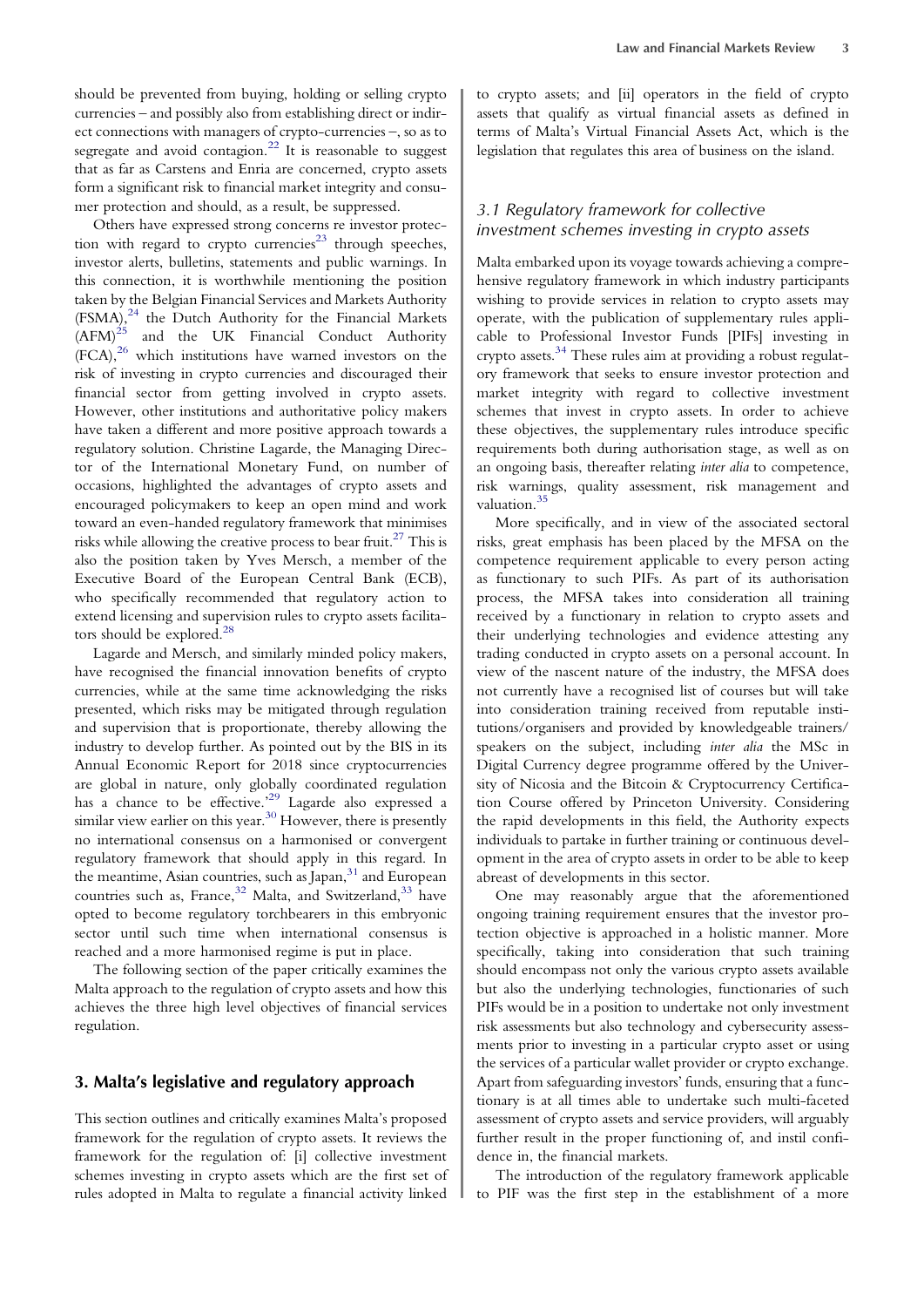comprehensive Maltese regime to deal with crypto assets and all relevant service providers.

#### 3.2 Malta's Virtual Financial Assets Act

Subsequent to the regulation of PIFs investing in crypto assets, the MFSA published a Discussion Paper on Initial Coin Offer-ings, Virtual Currencies and Related Service Providers<sup>[36](#page-10-0)</sup> (the "Discussion Paper"). The purpose of the Discussion Paper was to request stakeholders' views on a proposed policy to be adopted by the MFSA in relation to the regulation of the Initial Coin Offerings ("ICOs"), crypto assets and service providers involved in ICO and/or other crypto activity. In parallel, the Government was working on the establishment of a regulator responsible for technology, which would inter alia be responsible for the certification of the technology arrangements underlying crypto assets and the technological develop-ments brought about by funding raised through ICOs.<sup>[37](#page-10-0)</sup>

The main policy proposal presented by the MFSA to stakeholders was that of devising a regulatory and supervisory framework, which supports innovation and new technologies for financial services in the area of crypto assets, whilst ensuring effective investor protection, financial market integrity and financial stability. Experience suggests that the principle of proportionality is key to effective regulation. Proportionate regulation takes into account the business model, size, systemic significance, as well as the complexity and crossborder activity of licensed entities, which fall within the scope of the said regulation. As will be argued throughout the rest of this paper, achieving a robust and proportionate framework was and continues to be the underlying objective, which the MFSA is seeking to achieve with regard to the regulation of crypto assets.

The lack of regulation and enforcement in the field of crypto assets is resulting in a fertile playing ground for scammers, as in such an environment malpractice will most likely go with impunity[.38](#page-10-0) In this connection, it is reasonable to argue that a financial sector that develops a reputation of malpractice and investor detriment may suffer a loss of consumer confidence. The Satis Group<sup>39</sup> report on crypto asset market has highlighted that seventy eight percent of ICOs in 2017 were identified as scams.<sup>40</sup> In the US several cases of fraud have been investigated and action taken by regulators, including the US Securities and Exchange Commission.<sup>41</sup> In this light, the industry's general feedback to the MFSA's discussion paper that in absence of a specific regulatory and supervisory framework, the interests of investors and the market cannot be safeguarded effectively<sup>[42](#page-10-0)</sup> came as no surprise. On this basis, the MFSA commenced work on the VFAA, which was drafted by the Authority, and eventually submitted to Government for the initiation of the legislative process. The Virtual Financial Assets Bill was published in the Government Gazette of Malta No. 19,994 on 22 May 2018[.43](#page-10-0). Two corresponding bills, the Malta Digital Innovation Authority Bill<sup>44</sup> and the Innovative Technology Arrangements and Services Bill,<sup>45</sup> were also published in the same Government Gazette of Malta. The Maltese Parliament adopted these Bills in July 2018.

The VFAA creates a regulatory framework applicable in the field of crypto assets, specifically those that qualify as virtual financial assets as defined in terms of the said Act.

The Act regulates the offering to the public of virtual financial asset, and sets a regulatory framework applicable to operators providing investment services in relation to such assets, when this activity is carried out in or from within Malta. The MFSA is the competent authority for the purpose of the Act and is required to cooperate with the Malta Digital Innovation Authority [MDIA] with regard to the regulation of this field of business.

The MDIA is established in terms of the Malta Digital Innovation Authority Act (MDIA Act).[46](#page-10-0) It is an autonomous public institution which has been set primarily to regulate technology arrangements. The MDIA has a mixture of consumer protection and business development objectives in the field of innovative technology arrangements. The MDIA Act vests the MDIA with a wide array of functions which this authority must fulfil. These functions may safely be categorised into: [i] regulation; [ii] supervision; [iii] policy; [iv] education; and [v] business development. Within the context of the regulation of virtual financial assets, the MDIA is the competent authority for the purpose of the Innovative Technology Arrangements and Services Act,<sup>[47](#page-10-0)</sup> which provides for inter alia the authorisartion of systems auditors that will have a specific role in ensuring the security against cyber-attacks of this area of business.

There are considerable security risks which may result from transactions in crypto assets, including the loss of investment and date breaches attributable to hacks of online trading platforms and individual crypto asset "wallets." Research on the causes of cyber-attacks assessed that more than ten percent of revenues produced by ICOs – or almost \$400 million – were lost to such attacks. <sup>[48](#page-10-0)</sup> Recently, a Japanese cryptocurrency market lost over \$500 million in a hack of its systems.[49](#page-10-0) To make the Maltese framework robust from a cyber security perspective, at the time of writing, the MFSA and the MDIA are discussing the manner in which experts that will be registered (systems auditors) with the MDIA under the ITAS Act will be required to assess and confirm the robustness of the technological components of operators that will be authorised by the MFSA under the VFAA, both at the outset as well as an ongoing basis thereafter. Whereas, it is evident that each of the aforementioned Acts regulate a different facet of the DLT spectrum, the detailed analysis of the MDIA and ITAS Acts fall outside the scope of this paper.

The VFAA distinguishes between four different classes of DLT assets, namely: [i] financial instruments, being those DLT assets qualifying as financial instruments under  $MiFID<sup>50</sup>$ ; [ii] electronic money, being those DLT assets qualifying as electronic money under the E-Money Directive<sup>51</sup>; [iii] *virtual* tokens, being those DLT assets whose utility, value or application is restricted solely to the acquisition of goods or services, either solely within the DLT platform on or in relation to which it was issued or within a limited network of DLT platforms, which term shall exclude DLT exchanges; provided that a virtual token which is or may be converted into another DLT asset type shall be treated as the DLT asset type into which it is or may be converted; and [iv] virtual financial assets, being those DLT assets falling outside the scope of any of the previous three classes. It is this final DLT asset class that falls within the regulatory perimeter of the VFAA.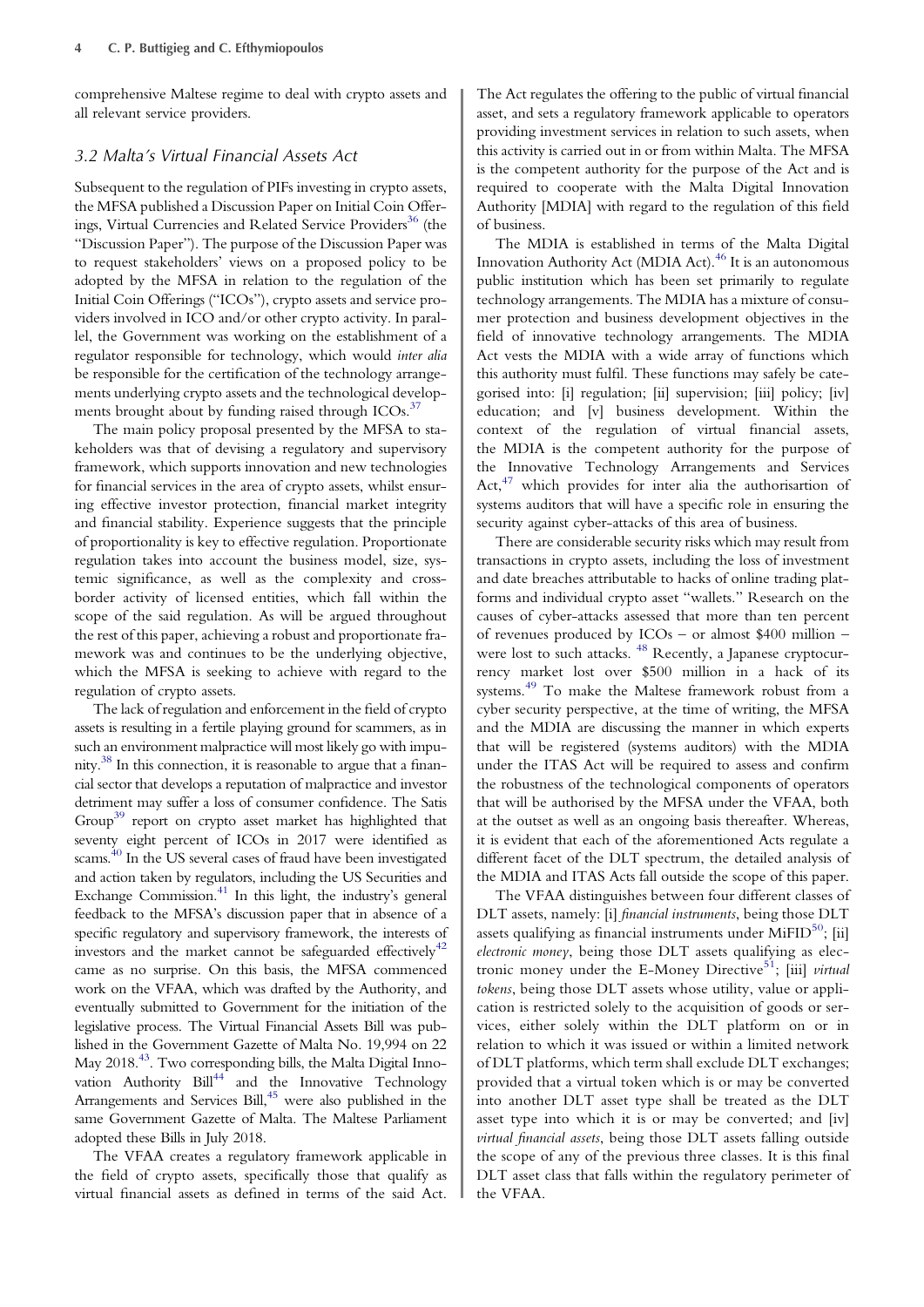To provide legal certainty on the nature of DLT asset, the MFSA has published the financial instruments test which is an objective test that allows for a clear determination on the classification of a crypto asset in one of the above-mentioned classifications.[52](#page-10-0) The MFSA financial instrument test is different from the US Howey test, as the latter test is subjective, the determination of which is not set on pre-established criteria but on a set of non-exhaustive questions that focus at establishing whether a crypto asset is offered as an investment contract and thus qualifies as a security. In addition, whilst the MFSA financial instrument test focuses on the rights and characteristics of the crypto asset being assessed,<sup>[53](#page-10-0)</sup> the SEC's assessment of crypto assets focuses on the efforts and intentions of the issuers and the motivation of purchasing the digital asset.

With respect to DLT assets qualifying as financial instruments, the VFAA follows the general principles set out in a policy statement issued by ESMA on 13 November  $2017^{54}$ ; taking into consideration the said principles as well as the technology-agnostic scope of financial services legislation, those DLT assets which embed features and, or functionalities similar to those of MiFID financial instruments, including inter alia transferable securities and derivatives, will warrant the same legislative and regulatory treatment. Therefore, irrespective of the novelty of the underlying technology utilised, issuers and intermediaries of such DLT assets will be required to abide with the applicable framework in lieu of the proposed VFAA. In relation to virtual tokens, it is evident from the above definition that the VFAA reflects the limited network exclusion enshrined in the Second Payment Services Directive[.55](#page-10-0) Finally, virtual financial assets are to be understood as those DLT assets in relation to which (i) no implications vis-à-vis existing frameworks emerge and (ii) which are, or may be, traded on a secondary market.

Notwithstanding the foregoing, the determination that a DLT asset qualifies as a virtual financial asset is only one of the two components required to trigger the applicability of the VFAA's provisions. In order for a person to be captured by the VFA framework, the said person should further undertake an activity, or provide a service, included in the Second Schedule to the VFAA. The legislation has been drafted in conformity with the off-chain equivalence principle, thus rendering such dualism a sine qua non for its applicability.

Having analysed the scope of the VFAA, the following three sub-sections of this paper will examine the manner in which the VFAA and the subsidiary regulation and rules regulate offerings of virtual financial assets, VFA service providers, including exchanges and wallet providers, and VFA Agents, who have the role of submitting applications on behalf of the former.

#### 3.2.1 Initial VFA offerings

ICOs constitute an innovative way of raising money from the public, whereby a business or individual issues crypto assets and puts them for sale in exchange of either fiat or crypto currencies. ICOs are seen as high-risk speculative investments exposed to numerous risks including inter alia inadequate information, cyber security and fraud. Moreover, taking into consideration the various ways ICOs may be structured,

investors may not be afforded protection under existing frameworks. Whereas ESMA's guidelines included in the policy statement issued on 13 November 2017<sup>[56](#page-10-0)</sup> shed certain legal and regulatory certainty in this regard, it is the authors' view that a vacuum is created where a crypto asset on offering does not qualify as a financial instrument, which creates ample regulatory arbitrage opportunities. It is this vacuum that the VFAA endeavours to address in order to achieve investor protection and market integrity in this terra incognita. Indeed, given the high investment risk and potential for fraud, countries such as China and South Korea banned ICOs in 2017.<sup>[57](#page-10-0)</sup> In Malta, instead of banning ICOs altogether, requirements have been introduced to regulate ICOs through a full disclosure of the proposed project to be funded through the ICO in a whitepaper to be approved by the MFSA.

The VFAA encompasses those ICOs where the crypto asset on offering is classified as a virtual financial asset thereunder, termed as "initial VFA offerings". The VFAA addresses information inadequacy through the imposition of the high-level principles enshrined in the Prospectus Regulation<sup>[58](#page-10-0)</sup> on such issuers. In particular, they are required under the VFAA to draw up a whitepaper<sup>[59](#page-10-0)</sup> and register it, through their appointed VFA Agent, with the Authority prior to proceeding with an initial VFA offering. Similar to a prospectus under traditional financial services law, the purpose of the whitepaper is to provide investors with sufficient information on the virtual financial assets, their issuer and the proposed project; such a full disclosure regime is seen as a sine qua non for the formulation of an informed opinion on the prospects of an initial VFA offering. It follows that the impetus of the VFAA is to remove the information asymmetry between the issuers and investors, which is one of the primary basis for justifying financial regulation in general. $60$ 

According to TokenData, a website tracking ICOs, approximately 46 per cent of ICOs conducted within the span of 2017 have failed. $61$  One may reasonably assume that one of the reasons for this failure rate was the information asymmetry between the issuers and the investors, irrespective of the fact that a whitepaper was available in all instances. Therefore, the VFAA is addressing the failures of the past through the introduction of remedies to the information asymmetry issues. The First Schedule to the VFAA includes a list of the minimum details required to be communicated to investors and further imposes the requirement for the inclusion of a summary drafted in non-technical language allowing those investors without technical expertise to adequately understand the nature of the issuer's proposed project. However, whereas the introduction of the aforementioned requirements unambiguously addresses the information asymmetry issue, it is argued that this is only a facet of the investor protection prism within the context of crypto asset crowd sales; therefore, and in order for such objective to be truly realised, the proposed VFAA imposes certain obligations vis-à-vis the technological component of such crowd sales as explained in further detail below.

Whereas risks relating to cyber security and fraud are partially addressed through the aforementioned disclosure regime, investors do not possess the required technical expertise to assess certain parameters of initial VFA offerings,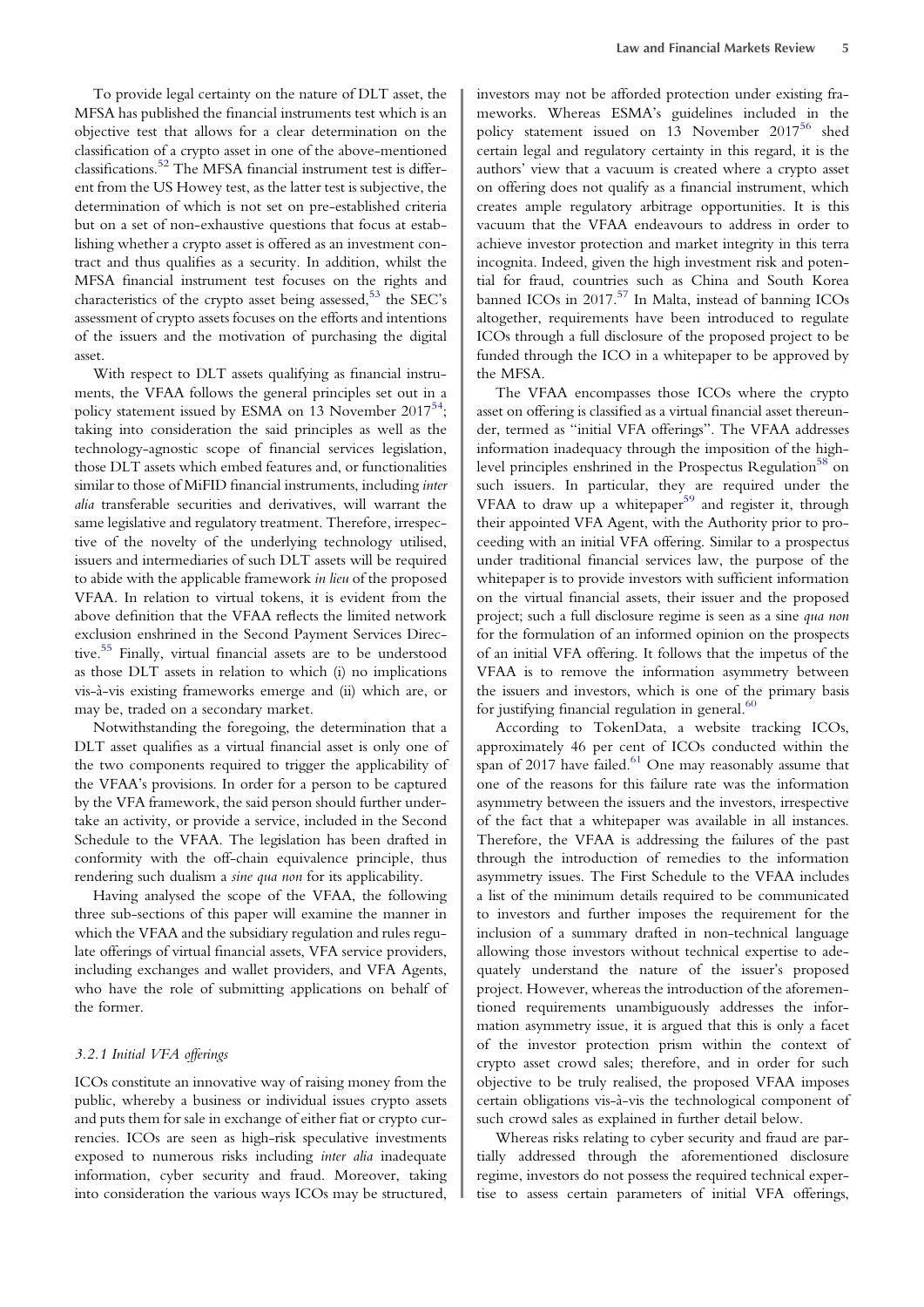including inter alia the DLT protocol or platform developed or the smart deployed by the issuer, would not be in a position to make a truly informed investment decision. Therefore, the adoption of additional technological safeguards, mitigating loss-, theft- or misappropriation-related risks, is a prerequisite for effective investor protection in this field. It is maintained that the proposed framework satisfies this condition through the introduction of a requirement for an issuer's DLT infrastructure to be thoroughly vetted by a systems auditor prior to proceeding with an initial VFA offering. More specifically, the issuer is required, through its appointed VFA Agent, to appoint a person qualifying as a systems auditor under the ITAS Act, whether registered with the MDIA or not, to audit the DLT technology used within the context of its pro-posed initial VFA offering.<sup>[62](#page-11-0)</sup> The audit shall be required to cover all the constituent parts of the utilised technology including inter alia the smart contracts and the wallets deployed. After being satisfied that the issuer's DLT infrastructure meets the required cybersecurity standards and is in line with the description included in the pertinent whitepaper, the systems auditor will be required to submit an attestation in this regard to the Authority.

To complement the above, given the high rate of failure, the MFSA is considering to introduce a maximum investment amount for an initial VFA offering of Euro 5000 per issuer over a period of 12 months, applicable to unsophisticated retail investors with regard to  $ICOs.63$  $ICOs.63$  It is reasonable to suggest that such a regulatory requirement would ensure that those who do not have the knowledge and experience to understand the risks involved with regard to an investment in ICOs will still have the opportunity to partake in this business, however limitedly. One may also argue that such a requirement promotes diversification by such investors that would be forced not to put all their eggs in one basket. Therefore, this approach is positive on the one hand as it reduces the possibility of investor detriment in case of failures of ICOs, however, as has been argued, it makes the Malta legislative framework less attractive when compared to other jurisdictions where such a requirement is not applicable. Nevertheless, it demonstrates the MFSA's determination to achieve a high level of investor protection and market integrity in this area.

The next section analyses the Malta's approach to the regulation of persons providing intermediary services in relation to crypto assets and how this framework further strengthens investor protection, market integrity and financial soundness.

## 3.2.2 Service providers

The VFAA regulates persons providing intermediary services, such as crypto wallets, operation of crypto exchanges, brokerage and discretionary portfolio management, when such services are provided in relation to virtual financial assets. The VFAA sets out inter alia the licensing requirements, procedure and ongoing obligations applicable to such persons, which reflect the high-level principles enshrined in the existing EU financial services legislation in relation to the provision of investment services, financial markets and prevention of market abuse. The requirements which aim at preventing market abuse are particularly important given the allegations

that crypto asset trading is prone to manipulation, specifically "pump and dump"<sup>[64](#page-11-0)</sup> schemes.<sup>[65](#page-11-0)</sup> VFA licence holders and will also subject persons for anti-money laundering purposes are therefore required to carry know your customer procedures as be required by the relevant regulation.<sup>[66](#page-11-0)</sup>

Mirroring the requirements of traditional financial services frameworks, and considering that regulatory measures of a comparable standard are introduced, it may be logically supported that the proposed VFAA will achieve the objectives of financial services regulation. Namely, the proposed framework imposes a spectrum of prudential requirements including inter alia on administration, compliance, risk management, systems and security access protocols, financial resources, capital adequacy and professional indemnity insurance. Furthermore, a set of disclosure obligations is imposed on these persons, both at authorisation stage as well as an ongoing basis thereafter. More specifically, and similar to issuers as per above, where an applicant's business model involves an innovative technology arrangement, a systems audit will be required to be conducted and an attestation to be submitted to the Authority, forming part of the application in relation to a VFA services licence. Upon granting of the licence, a holder thereof will be required to periodically report to the Authority on its activities, exposures, cybersecurity risks etc. and submit several reports, including an annual certificate of compliance.

On the basis of the above, one may safely conclude that the issuers and licence holders are subject to a level of regulation which should on the one hand achieve the high-level objectives of financial regulation whilst at the same time leaving space for innovation as it does not apply a detailed rules based approach but merely applies the high level principles of EU law to this field of business. The following subsection examines the provisions applicable to VFA Agents which may be described as the first line of defence against market malpractice in this area, as, once registered, they have the role of filtering applicants for authorisation under the VFAA before the request for authorisation is submitted for MFSA's review.

#### 3.2.3 VFA Agents

The VFAA requires both issuers and persons wishing to provide a VFA service to appoint a VFA Agent duly registered under the VFAA. Whereas issuers are required to have at all times in place a VFA Agent, it is reasonable to argue that, given the nascent nature of this area of business, it is logical for other regulated persons to have the expertise of a VFA Agent at their disposal even post licensing. Nonetheless, in terms of the VFAA all relevant compliance activity of an issuer, including inter alia the submission of any information and documentation whatsoever to the Authority, is to be conducted solely through the appointed VFA Agents. The VFAA sets out inter alia the registration requirements, procedures and ongoing obligations applicable to such agents. In this regard, it is relevant to point out that the main role of VFA Agents is the undertaking of compliance checks, both prior to approval of an issuer's white paper and an applicants licence, and with regard to the former, on an ongoing basis thereafter.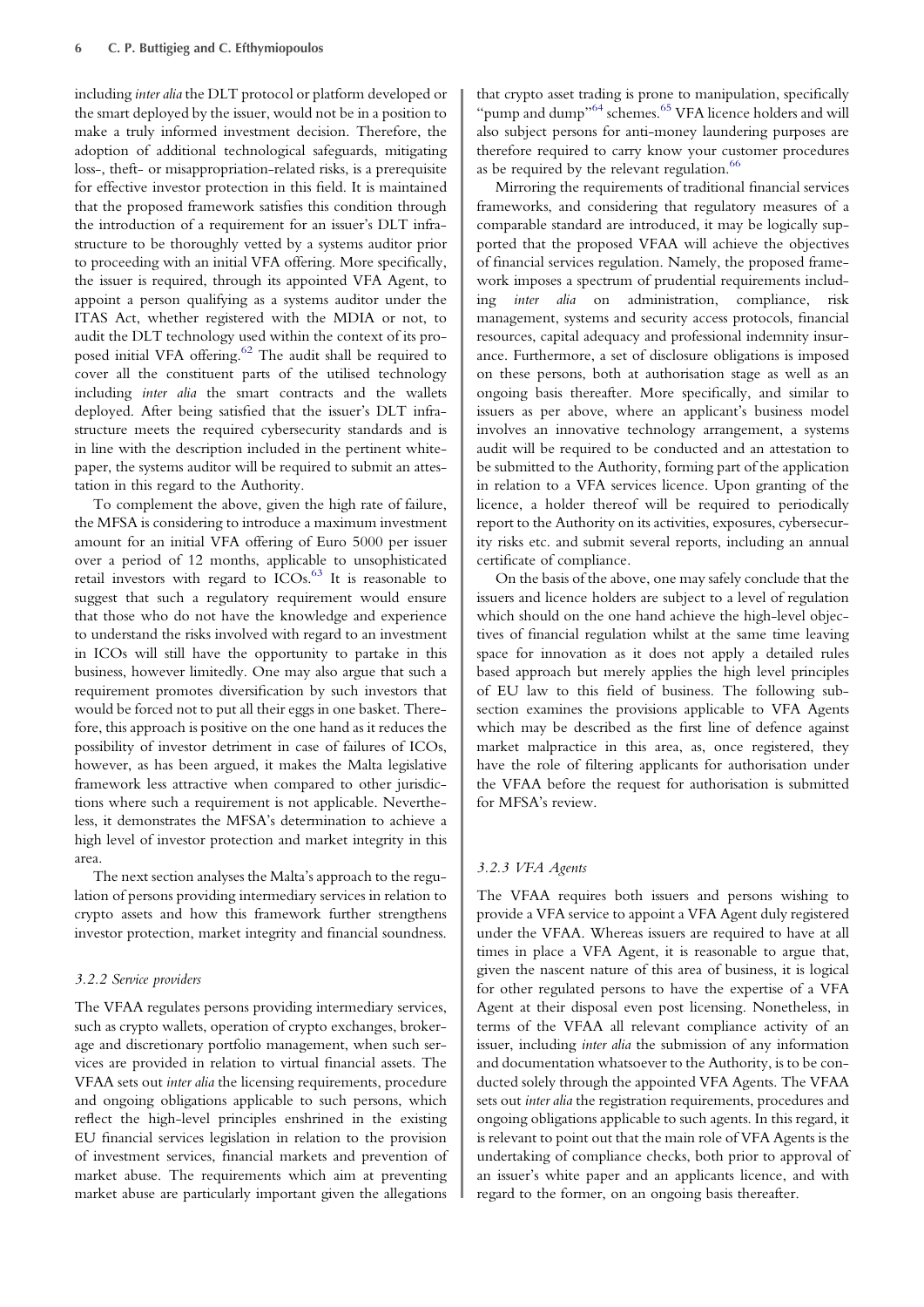In view of the nature of such role, VFA Agents are expected to have robust due diligence procedures, systems and controls in place in order to screen prospective issuers and persons wishing to provide a VFA service as well as to ensure that such persons are fit and proper for such purpose and, as explained in the next section of this paper, from an anti-money laundering/ combating funding of terrorism (AML/CFT) perspective. Whereas VFA Agents will not be required to be resident in Malta in order to be eligible for registration under the VFAA, certain local substance requirements shall be applicable to those applicants residing outside Malta.

VFA Agents are expected to play a pivotal role under the VFAA. Comprising the first line of defence against the risks associated with this embryonic sector, the Authority will place significant reliance on the quality of the services provided by such persons. In this regard, they shall be required to meet high fitness and properness standards. One may make the point that if the MFSA manages to enforce high standards with regard to the registration of the agents and their ongoing supervision, it is likely that they will act a strong first filter for this area of business, thereby strengthening overall, investor protection, market integrity and financial soundness.

The subsequent section of the paper critically examines Malta's proposed AML/CFT framework in relation to crypto assets and why this goes beyond the boundaries of the Fifth Anti-Money Laundering Directive (5AMLD).<sup>67</sup>

#### 3.2.4. Anti-money laundering/combating funding of terrorism

The DLT ecosystem presents a number of money laundering and terrorist financing (ML/TF) risks as have been identified by various international bodies, including inter alia the FATF.<sup>[68](#page-11-0)</sup> For example, it is possible for illicit actors to go through a service like Shapeshift, which offers cryptocurrency trading without any identification or verification requirements, therefore allowing the conversion of ill-gotten cryptocurrencies into anonymized privacy coins. The most common privacy coin is Monero, which ensures a high standard of anonymity through the deployment of the "Ring Confiden-tial Transactions" and "Stealth Addresses" techniques.<sup>[69](#page-11-0)</sup> Europol has identified Monero as one of the most prevalent crypto currencies in the underground<sup>[70](#page-11-0)</sup> and the preferred means of payment of numerous Darknet markets. Monero was also utilised for the first time in 2017 as the ransom payment of choice by Kirk ransomware.<sup>[71](#page-11-0)</sup>

Concerns on ML/FT related risks are international<sup>[72](#page-11-0)</sup> and have led the European Commission's proposal on 5 July 2016 to amend the Fourth Anti-Money Laundering Directive (4AMLD) to further reinforce EU rules to combat ML/FT. On 26 April 2018, the European Parliament confirmed the latest text of the proposed 5AMLD, which amends 4AMLD with the aim of tackling risks associated with virtual currencies. The 5AMLD is the first legal instrument to be implemented at EU level to cope with risks in relation to virtual currencies. It introduces a definition for virtual currencies and brings custodial wallet providers and currency exchange platforms within scope. It defines virtual currencies as "a digital representation of value that is not issued or

guaranteed by a central bank or a public authority, is not necessarily attached to a legally established currency and does not possess a legal status of currency or money, but is accepted by natural or legal persons as a means of exchange and which can be transferred, stored and traded electronically".

A custodial wallet provider is further defined as "an entity that provides services to safeguard private cryptographic keys on behalf of their customers, to hold, store and transfer virtual currencies". Finally, virtual currency exchanges are defined as those providers "engaged in exchange services between virtual currencies and fiat currencies", thus excluding crypto-to-crypto exchanges. Exchange service and wallet providers will have to register with the national Financial Intelligence Unit, and thus be subject to Customer Due Diligence (CDD) requirements.

Whereas the 5AMLD is not required to be transposed into national law prior to the end of 2019, in view of the aforementioned ML/FT risks associated with this niche industry, one could reasonably argue that the VFAA and its underlying framework could not be viewed as impervious to ML/FT unless reflecting the 5AMLD's high level standards. Malta has therefore taken the decision to extend the Prevention of Money Laundering and Funding of Terrorism Regulations'  $(PMLFTR)^{73}$  $(PMLFTR)^{73}$  $(PMLFTR)^{73}$  scope, the domestic legislative instrument transposing the  $4AMLD<sub>1</sub><sup>74</sup>$  $4AMLD<sub>1</sub><sup>74</sup>$  $4AMLD<sub>1</sub><sup>74</sup>$  to encompass persons not currently covered thereunder. Such extension, however, goes beyond the 5AMLD, whose scope does not capture certain service providers, including inter alia crypto-to-crypto exchanges and issuers of initial VFA offerings.

The aforementioned inclusion is argued to be essential in view of both the novel business models that are surfacing as well as recent regulatory developments. More specifically, the majority of crypto exchanges nowadays provide cryptoto-crypto trading pairs (e.g. BTC/ETH, USDT/BCH etc.) and other traditional financial services activities have also emerged in relation to crypto assets (e.g. brokerage, discretionary management etc.). On another note, and in view of ESMA's guidelines included in the policy statement issued on 13 November  $2017<sup>75</sup>$  $2017<sup>75</sup>$  $2017<sup>75</sup>$  one could argue that a conundrum would be created vis-à-vis AML/CFT requirements in certain instances. In this regard, the scenario is envisaged where crypto assets qualifying as financial instruments (MiFID) are traded on crypto-to-crypto exchange A whereas crypto assets qualifying as virtual financial assets (VFAA) are traded on crypto-to-crypto exchange B. Whereas exchange A would be subject to the full spectrum of AML/CFT obligations emanating from its MiFID license, exchange B would be exempt from such requirements.

In light of the above considerations, it can be logically supported that even the 5AMLD's extended scope hardly constitutes an effective panacea; whereas it certainly is a step in the right direction, we argue that only by going beyond the said provisions may the ML/FT risks associated with this niche sector be effectively mitigated. This approach is also in conformity with the findings of the report prepared by the Policy Department for Economic, Scientific and Quality of Life Policies,[76](#page-11-0) pursuant to which the exclusion of a number of key players from the 5AMLD's scope will lead to blind spots in the fight against money laundering, terrorist financing and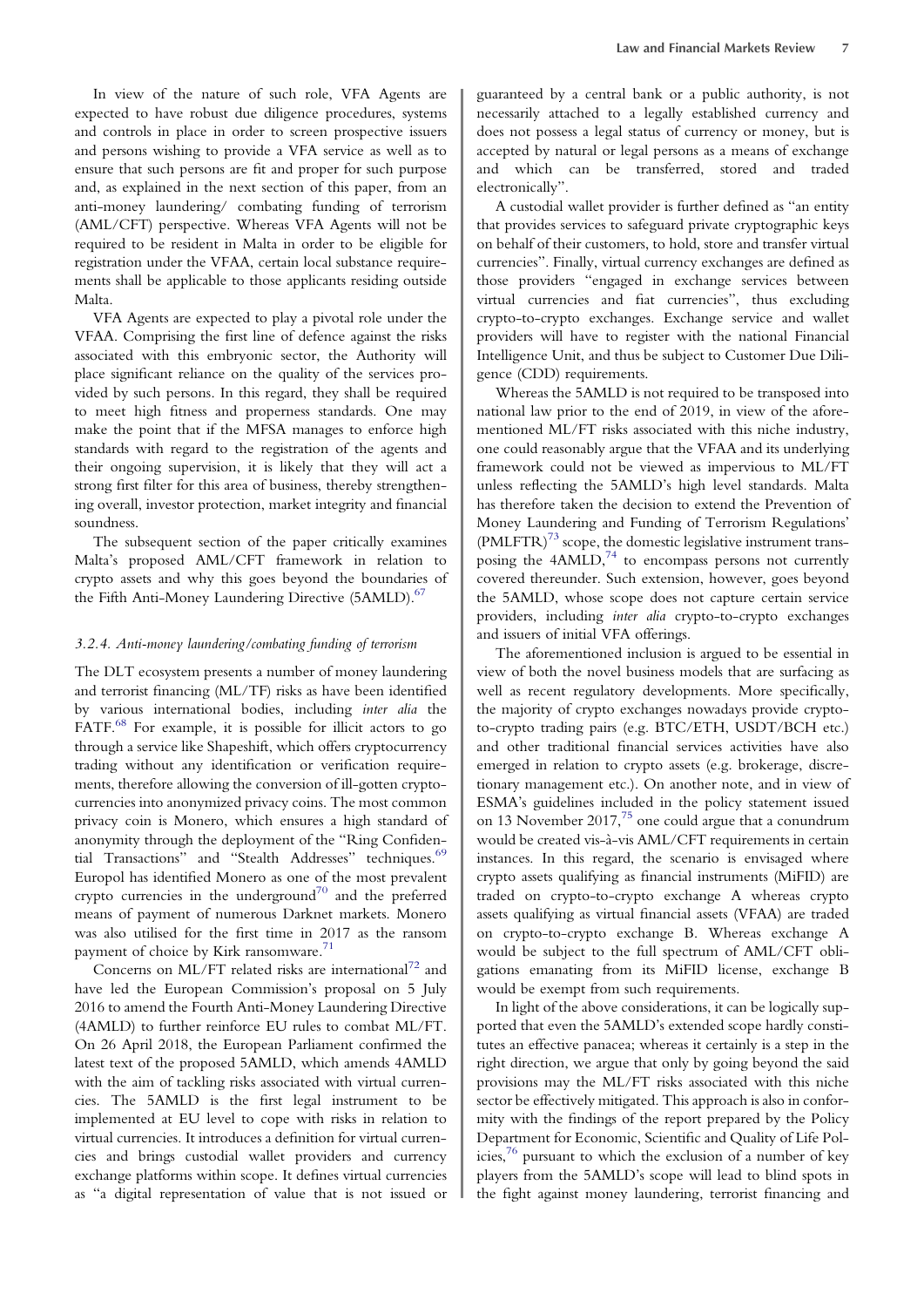tax evasion. It is exactly these blind spots that Malta endeavours to shed light upon through the VFAA, as is further analysed below.

Without prejudice to the generality of the foregoing, the VFAA brings issuers, VFA Agents and VFA service providers within the definitional scope of a "subject person" in terms of article 2 of the PMLFTR. This means that such persons will be required to carry out CDD measures, the extent of which currently is the subject of debate. Whereas consensus has been reached in relation to the AML/CFT obligations applicable to VFA service providers, being identical to those pertaining to persons undertaking "relevant financial business" under the PMLFTR, VFA Agents and issuers merit further analysis.

The VFAA distinguishes VFA Agent appointments between those in relation to issuers and those in relation to VFA service providers. The relationship between VFA Agents and the issuers in relation to which they are appointed will be of a professional nature, having an element of duration. We therefore argue that this would fall within the definitional scope of a "business relationship" in terms of sub-regulation 2 (1) of the PMLFTR. However, such element of duration will be absent in the second type of appointment and therefore one may reasonably suggest that the relationship to be established between VFA Agents and applicants should be deemed as an "occasional transaction" in terms of sub-regulation 2(1) of the PMLFTR.

In those instances, where a business relationship is established, a VFA Agent, pursuant to sub-regulations 7(1)(d) and (2) of the PMLFTR, will be subject to inter alia the requirement for ongoing monitoring of such relationship; such requirement consists of [i] transaction monitoring and [ii] ensuring that the documents, data or information held by it in relation to the issuer are kept up-to-date. This notwithstanding, an exemption from the full scope of the applicable CDD requirements is proposed due to the particularities of the pertinent business model. More specifically, since the VFA Agent will not have any visibility whatsoever in the issuer's bank account or wallet/s, it is recommended that he is exempted from the transaction monitoring requirement. This notwithstanding, he would still be expected to keep up-to-date documents, data or information in relation to the issuer since this would be crucial in discharging his obligations under the pertinent framework.

Whereas the relationship between a VFA Agent and an applicant for a VFA services licence would fall, as mentioned above, within the definitional scope of an "occasional transaction", it is currently being proposed that the triggering of the applicable CDD requirements is detached from monetary thresholds. This would be in line with the Financial Intelligence Analysis Unit (FIAU)'s position in relation to the incorporation of companies and the provision of tax advice, activities that may be reasonably argued to pose comparable risks to VFA Agent services. More specifically, VFA Agents will act as gatekeepers tasked with preventing illicit actors from infiltrating the financial system. Due to the low monetary thresholds involved, CDD requirements are not envisaged to be triggered in most instances; one may therefore argue that only by delinking the applicability of CDD measures from

minimum monetary thresholds can a robust AML/CFT framework truly be achieved.

Identification and verification of the applicant for business and beneficial owner/s as well the establishment of source of wealth and source of funds (where a business relationship is established) is of utmost importance. Especially in this field, where crypto currencies are usually utilised for the development of a project, it is imperative to verify that such funds have not gone through inter alia darknet marketplaces or mixers/tumblers, thus obfuscating their origin.

As stated above, a sine qua non for a robust AML/CFT framework is the creation of numerous sources of intelligence resulting in an audit trail. Apart from the VFA Agent, the issuer comprises another such source and therefore the offering of virtual financial assets is proposed to be treated as an occasional transaction. This notwithstanding, there are several challenges associated with linking the applicability of CDD measures to the prescribed EUR 15,000 minimum threshold. Firstly, where such threshold is not exceeded, the issuer will merely have to identify an investor without verifying his/her identity, residential address, source of wealth or source of funds; this essentially means that the issuer would have to rely on the said investor's honesty. Considering the vast array of available software privacy tools, including inter alia The Onion Router  $(TOR)$ ,  $\frac{77}{7}$  $\frac{77}{7}$  $\frac{77}{7}$  the value of such identification is arguably very limited. These privacy tools further hinder an issuer from meeting his obligation to aggregate below-threshold transactions to confirm whether, and at what point in time, the full CDD requirements are necessitated in relation to a particular investor, thus resulting in ineffective safeguards against smurphing techniques. In order to address these deficiencies, alternatives that are currently being debated in relation to initial VFA offerings include the decrease of current thresholds to EUR 2,000 and the imposition of the identity verification requirement irrespective of monetary thresholds.

In addition to the aforementioned monetary thresholds within the context of occasional transactions, the Authority is also in discussions with the FIAU on whether specific thresholds should be introduced, below which simplified due diligence would be automatically applicable. Furthermore, the proposal for an AML/CFT audit of an applicant's systems and controls is being discussed, both at the outset as well as on an ongoing basis thereafter, which will inter alia attest to the overall integrity and effectiveness of the applicant's systems AML/CFT and controls.

The manner in which the aforementioned AML/CFT requirements are going to be implemented in practice is the subject of an ongoing tripartite dialogue between the MFSA, the FIAU and the industry. Considering that these discussions primarily focus on the source of wealth and source of funds, certain software transaction monitoring tools currently available in this niche field, including inter alia Chainalysis,<sup>[78](#page-11-0)</sup> Elliptic,<sup>79</sup> Ciphertrace<sup>[80](#page-11-0)</sup> and Neutrino,<sup>[81](#page-11-0)</sup> are being identified and reviewed. One of the factors that the MFSA will be taking into consideration in determining whether or not to register a whitepaper or grant an authorisation will be the applicants AML/CFT systems and controls in order to meet their prescribed requirements as subject persons. Having such systems and controls in place is viewed as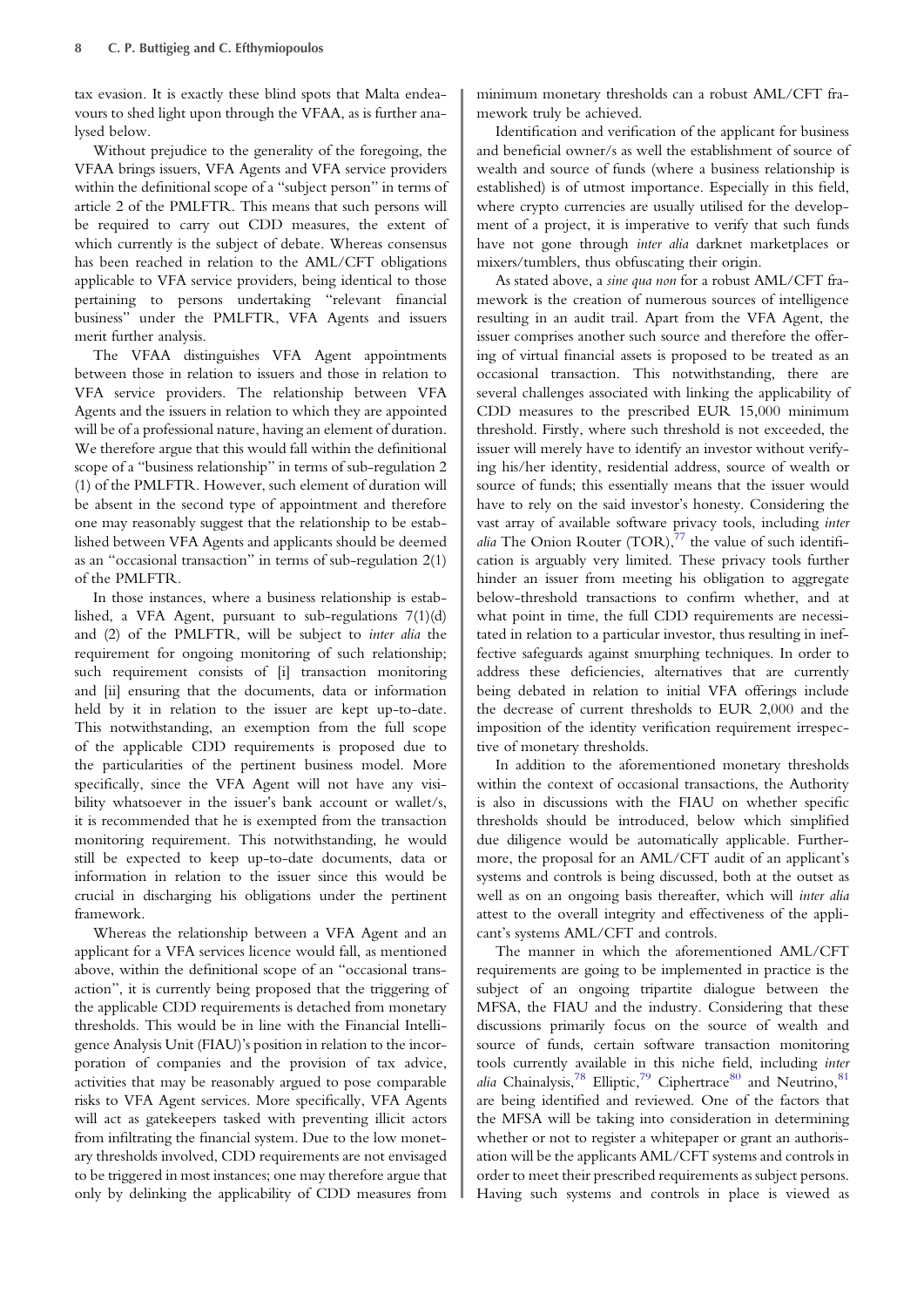<span id="page-9-0"></span>law enforcement agencies which currently do not have visibility within "black box" permissible structures used by inter alia numerous crypto exchanges. The approach taken by Malta and the MFSA in relation to

AML/CFT in the field of cryptoassets clearly demonstrates the will to safeguard financial market integrity and to ensure that gaps in the current European framework applicable in this regard are properly addressed at national level.

## 4. Conclusion

This paper examined the legislative and regulatory framework introduced in Malta in relation to crypto assets and the manner in which it achieves the high-level objectives of financial regulation. The central argument of the paper is that the VFAA establishes a framework that achieves these objectives whilst leaving space for innovation.

Whereas the VFAA is viewed as a robust legislative instrument introducing legal and regulatory certainty in

#### Notes

- K. Yagami, Japan: A Forward Thinking Bitcoin Nation, (02 Novem-
- ber 2017) <https://goo.gl/Siy5Ls> (accessed 24.06.2018). <sup>2</sup> Coinmarketcap, <https://coinmarketcap.com> (accessed
- 14.06.2018).<br>Coinschedule, (2018) <https://goo.gl/CqENLX> (accessed 04.08.2018).<br>For an outline of regulatory challenges resulting from crypto asset
- see: D. Zetzsche, R. Buckley, D. Arner and L. Föhr, "The ICO Gold Rush: It's a Scam, It's a Bubble, It's a Super Challenge for Regulators", University of Luxembourg Working Paper, 2017, <https://goo.gl/YvzxMT> (accessed 24.08.2018).<br>T. Delahunty, About Half of 2017's ICOs Have Failed Already,
- (2018) NEWS-BTC, <https://goo.gl/AgduL2> (accessed 09.08.2018).  $R$ . Amsden, and R, Schweizer, "Are blockchain crowdsales the new
- 'gold rush'? Success determinants of initial coin offerings", Concordia University Working Paper, 2018, [https://goo.gl/Do75Ds;](https://goo.gl/Do75Ds) C. Catalini, G. Christian, S. Joshua, "Initial coin offerings and the value of crypto tokens", MIT Working Paper, 2018, [https://goo.](https://goo.gl/aYFgRz) [gl/aYFgRz](https://goo.gl/aYFgRz); and C. Fisch, Initial Coin Offerings (ICOs) to Finance New Ventures: An Exploratory Study (2018), [https://goo.gl/](https://goo.gl/ccQy9X)
- [ccQy9X;](https://goo.gl/ccQy9X) (accessed 09.08.2018).<br>Crypto-assets: Report to the G20 on the work of the FSB and standardsetting bodies, (16.07.2018), <https://goo.gl/7XbybN> (accessed
- 10.09.2018).<br>The People's Bank of China, *Public Notice, Preventing Risks of Fun*draising Through Coin Offerings (2017), <https://goo.gl/aEMfth>
- (accessed 10.08.2018).<br>The "Howey Test" is a test established by the US Supreme Court for deciding whether a certain category of transactions should be

the field of financial services, there are additional DLT aspects that need to be resolved if Malta wishes to position itself amongst the leading jurisdictions in this area. One such aspect is the field of taxation. Issuers and other operators in the field of crypto assets require clear guidelines from the national tax authorities, in the absence of which tax evasion opportunities will arise. Furthermore, sector-specific guiding principles are also required vis-à-vis the application of the General Data Protection Regulation as well as the eIDAS Regulation, which, albeit technology neutral, need to be approached under the DLT prism. In the absence of such guidelines and principles, one may reasonably argue that the fear of regulatory action will be hanging like the sword of Damocles over the heads of operators in this field, thus stifling innovation.

No matter how holistic Malta's approach is, the truth of the matter is that it remains a home-grown regime, bound by sovereignty limitations that do not go hand in hand with the DLT's ubiquitous nature. In view of private international law implications, it is questionable as to whether investor protection, market integrity and financial soundness may effectively be ensured in the absence of international consensus on a harmonised or convergent regulatory framework. Therefore, whereas Malta's proposed framework is definitely a step towards the right direction, one may reasonably argue that the Bellerophon to the DLT chimera lies only at an international level.

deemed to be "investment contracts." Under the Securities Act of 1933 and the Securities Exchange Act of 1934, such transactions are considered securities and as a result subject to transparency and registration requirements. See: M. Philipp and F. Mathias, Regulation of Initial Coin Offerings: Reconciling US and EU Securities Laws (2018), <https://goo.gl/rRW8rr>; and US SEC, Report of Investigation Pursuant to Section 21 (A) of the US Securities Exchange Act of 1934: The DAO (Release No. 81207, 25.07.2017), [https://](https://goo.gl/dLBhzD)

- [goo.gl/dLBhzD](https://goo.gl/dLBhzD) (accessed 09.08.2018).<br><sup>10</sup> B. Pisani, Bitcoin and ether are not securities, but some initial coin offerings may be, SEC official says, CNBC (14.06.2018), [https://goo.](https://goo.gl/XDraS4)
- [gl/XDraS4](https://goo.gl/XDraS4) (accessed 07.08.2018). 11 W. Hinman, *Digital Asset Transactions: When Howey Met Gary*, Speech – Yahoo Finance All Markets Summit: Crypto (2018),
- <https://goo.gl/2pbAXa> (accessed 22.08.2018).<br><sup>12</sup> B. Pierson, *Virtual currencies are commodities*, U.S. judge rules, Reuters (07.03.2018), <https://goo.gl/wz1zdh> (accessed
- 07.08.2018).<br><sup>13</sup> French AMF (2018) Summary of replies to the public consultation on Initial Coin Offerings (ICOs) and update on the UNICORN Pro-
- gramme, <https://goo.gl/ki4W21> (accessed 18.08.2018).<br><sup>14</sup> Information obtained during discussions with the French AMF.<br><sup>15</sup> Ibid. 16 G20 Finance Ministers and Central Bank Governors, Communi-
- que 23.07.2018, Buenos Aires, Argentina, para 10, [https://goo.](https://goo.gl/8iaFgQ) [gl/8iaFgQ](https://goo.gl/8iaFgQ) (accessed 10.08.2018).<br><sup>17</sup> FATF, Guidance for a Risk-Based Approach: Virtual Currencies
- 
- (2015), <https://goo.gl/UJpbGV> (accessed 15.06.2018).<br><sup>18</sup> FATF, *Outcomes FATF Plenary*, 21-23 February 2018 (2018), <https://goo.gl/fCy97K> (accessed 15.06.2018).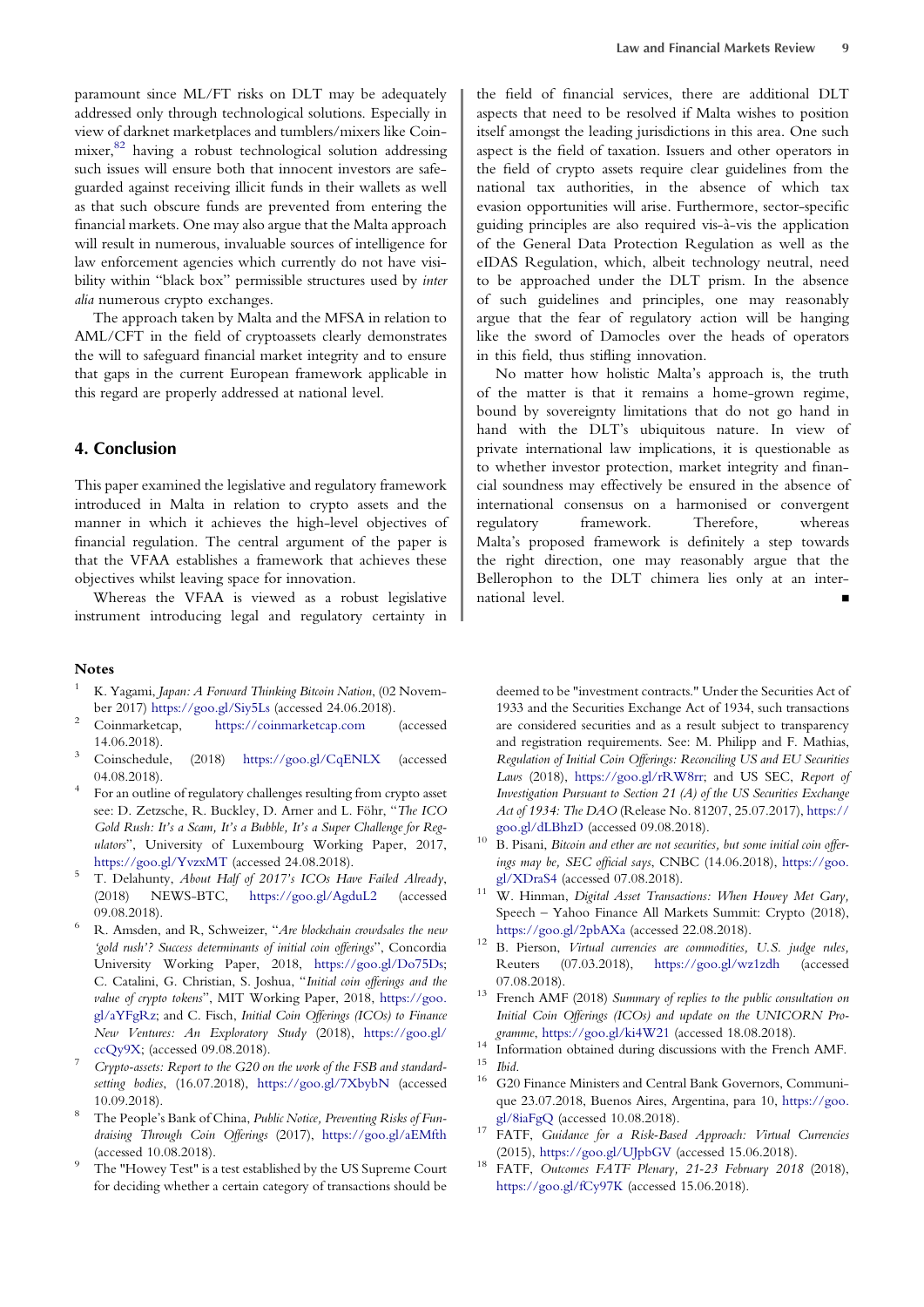- <span id="page-10-0"></span><sup>19</sup> FSB, Financial Stability Implications from Fintech: Supervisory and Regulatory Issues that Merit Authorities' Attention (2017), [https://](https://goo.gl/hi7Rux)
- [goo.gl/hi7Rux](https://goo.gl/hi7Rux) (accessed 15.06.2018).<br><sup>20</sup> IOSCO, IOSCO Board Communication on Concerns related to Initial Coin Offerings (ICOs) (2018), <https://goo.gl/7nyL2L> (accessed 15.06.2018)<br><sup>21</sup> A. Carstens, *Money in the digital age: what role for central banks?* 2018,
- <https://goo.gl/zqmUJK> (accessed 15.06.2018).<br><sup>22</sup> A. Enria, *Designing a Regulatory and Supervisory Roadmap for*
- 
- FinTech' (2018), <https://goo.gl/7cjHQB> (accessed 15.06.2018). Whereas crypto currencies are a sub-category of crypto assets, for the purposes of this paper and unless otherwise indicated, these
- terms are used interchangeably.<br><sup>24</sup> FSMA, *Crypto Currency Trading Platforms: Beware of Fraud!* (2018),
- <https://goo.gl/gMyXdT> (accessed on 08.08.2018). <sup>25</sup> AFM, Initial Coin Offerings (ICO's): Serious Risks' (2018), [https://](https://goo.gl/ea7okP)
- <sup>26</sup> FCA, *Cryptoassets and financial crime* (2018), [https://goo.gl/](https://goo.gl/hHXr33)<br>hHXr33 (accessed 08.08.2018).
- <sup>27</sup> C. Lagarde, Central Banking and Fintech A Brave New World (2017), [https://goo.gl/WN2J2q;](https://goo.gl/WN2J2q) and An even-handed Approach to Crypto-Assets (2018), <https://goo.gl/vpHMHR> (accessed 15.06.2018).<br><sup>28</sup> Y. Mersch, *Virtual Currencies Ante Portas* (2018), [https://goo.gl/](https://goo.gl/B7igrn)
- [B7igrn](https://goo.gl/B7igrn) (accessed 15.06.2018)<br><sup>29</sup> BIS, *Cryptocurrencies: Looking Beyond the Hype*, Annual Economic
- 
- Report 2018, <https://goo.gl/hqi9CZ> (accessed 10.08.2018).<br><sup>30</sup> Z. Alkhalisi, *IMF Chief: Cryptocurrency regulation inevitable*, CNNMoneyInvest (2018), <https://goo.gl/7m8FSL> (accessed 10.08.2018). <sup>31</sup> The Library of Congress, <https://goo.gl/Ypp432> (accessed
- 14.08.2018). <sup>32</sup> Autorite Des Marches Financiers, Public Consultation on Initial
- Coin Offerings (2017), <https://goo.gl/WYp2Rs>; Summary of responses to the public consultation to the public consultation on ICO (2017), [https://goo.gl/kozjqG;](https://goo.gl/kozjqG) Analysis of the Legal Qualification of Cryptocurrency Derivatives (2018), <https://goo.gl/R5bjPj>. 10 key measures of the PACTE LAW (2018), [https://goo.gl/](https://goo.gl/5eLp5c)
- [5eLp5c](https://goo.gl/5eLp5c) (accessed 10.08.2018). <sup>33</sup> FINMA, FINMA publishes ICO guidelines, 16.02.2018, [https://](https://goo.gl/uiHZ7F) [goo.gl/uiHZ7F](https://goo.gl/uiHZ7F) (accessed 08.08.2018). <sup>34</sup> MFSA, Investment Services Rules for Professional Investor Funds, Part
- B: Standard Licence Conditions, Appendix I: Supplementary Licence Condition, Section 9: Supplementary Licence Conditions applicable to PIFs investing in Virtual Currencies (29 January 2018), [www.](www.mfsa.com.mt)
- 
- [mfsa.com.mt](www.mfsa.com.mt) (accessed 18.08.2018). <sup>35</sup> Ibid. <sup>36</sup> MFSA, Discussion Paper on Initial Coin Offerings, Virtual Currencies and Related Service Providers, (Reference No.: 08-2017)
- (30.11.2017), <https://goo.gl/SYkA71> (accessed 18.09.2018). <sup>37</sup> Malta a Leader in DLT (2018), <https://goo.gl/jA9rBR> (accessed
- 18.08.2018). <sup>38</sup> U.S. SEC, Initial Coin Offerings, <https://goo.gl/TFcQEa>; SEC Chairman's testimony on virtual currencies: The Roles of SEC and CFTC (2018), <https://goo.gl/1zKxcm> (accessed 18.08.2018). <sup>39</sup> Satis Group is an ICO Advisory Firm, <https://satisgroup.io/>
- (accessed 24.08.2018) <sup>40</sup> Cryptoasset Market Coverage Initiation: Network Creation (July
- 2018), [https://goo.gl/9qZUXy;](https://goo.gl/9qZUXy) H. Benedetti and L. Kostovetsky, Digital Tulips? Returns to Investors in ICOs
- (2018), <https://goo.gl/9YLNh2> (accessed 24.08.2018) <sup>41</sup> Sec Obtains Emergency Order Halting Fraudulent Coin Offering Scheme (Blockchain Evangelist case) 29.05.2018, [https://goo.gl/](https://goo.gl/MEHFri) [MEHFri](https://goo.gl/MEHFri); SEC Bars Perpetrator of Initial Coin Offering Fraud

(Tomahawkcoins case) 14.08.2018, <https://goo.gl/mKGsPu>,

- (accessed 22.08.2018) <sup>42</sup> It is however worthwhile nothing that there are still a number of industry players that resist regulation for investor protection and market integrity as they see this as merely a burden. Earlier on this year, an industry player publicly criticised the proposed framework in Malta for the regulation of initial coin and token offerings as being too heavy handed: "to issue a token on Malta a startup needs to put on a burden of as many as five licensed (meaning expensive and, most likely, useless) bureaucratic entities (a VFA Agent, an Auditor, a Systems Auditor, a Money Laundering Reporting Officer, and a Custodian). Also pay for a license (above those expenses) and duplicate locally the physical infrastructure (the replication server) as well. And after that they keep calling Malta 'an ICO-friendly
- jurisdiction'?" <sup>43</sup> Bill 44 Virtual Financial Assets Bill, <https://goo.gl/VbJD4T>
- (accessed 14.08.2018). <sup>44</sup> Bill 45 Malta Digital Innovation Authority Bill, [https://goo.gl/](https://goo.gl/3HkdPV)
- $$\,$  [3HkdPV](https://goo.gl/3HkdPV) (accessed 14.08.2018).  $$\,$   $\,$  45  $\,$  Bill 43 Innovative Technology Arrangements and Services Bill, <https://goo.gl/ddozkd> (accessed 14.08.2018). <sup>46</sup> ACT No. XXXI of 2018, <https://goo.gl/xcCC1m> (accessed
- 
- 01.08.2018).  $^{47}$  ACT No. XXXIII of 2018, <https://goo.gl/5U4PkC> (accessed 01.08.2018). <sup>48</sup> EY, Research: Initial Coin Offerings (ICOs) (December 2017),
- 
- <https://goo.gl/zHB6GN> (accessed 18.08.2018). <sup>49</sup> Japan Raps Coincheck, Orders Broader Checks after \$530 Million Cryptocurrency Theft, (28.01.2018), <https://goo.gl/wo7w1P>
- (accessed 18.08.2018). <sup>50</sup> Directive 2014/65/EU of the European Parliament and of the Council of 15 May 2014 on markets in financial instruments and amending Directive 2002/92/EC and Directive 2011/61/
- EU. <sup>51</sup> Directive 2009/110/EC of the European Parliament and of the Council of 16 September 2009 on the taking up, pursuit and prudential supervision of the business of electronic money institutions amending Directives 2005/60/EC and 2006/48/EC
- and repealing Directive 2000/46/EC. <sup>52</sup> MFSA Financial Instrument Test, <https://goo.gl/fVoGfx> (accessed 18.08.2018). <sup>53</sup> MFSA Consultation on the Financial Instrument Test
- 13.04.2018, <https://goo.gl/T61vuo> (accessed 18.08.2018)<br>ESMA, *Statement: ESMA alerts firms involved in Initial Coin Offer-*
- ings (ICOs) to the need to meet relevant regulatory requirements,
- ESMA50-157-828 (13 November 2017). <sup>55</sup> Directive (EU) 2015/2366 of the European Parliament and of the Council of 25 November 2015 on payment services in the internal market, amending Directives 2002/65/EC, 2009/110/ EC and 2013/36/EU and Regulation (EU) No 1093/2010,
- and repealing Directive 2007/64/EC.<br>
<sup>56</sup> (n55).<br>
<sup>57</sup> J. Russell, *First China, now South Korea has banned ICOs*, (2017), <https://goo.gl/GvXpqT> (accessed 24.08.2018).<br>Regulation (EU) 2017/1129 of the European Parliament and of
- the Council of 14 June 2017 on the prospectus to be published when securities are offered to the public or admitted to trading
- on a regulated market, and repealing Directive 2003/71/EC. <sup>59</sup> A Whitepaper typically contains information about the issuer and its business, the available tokens, the investments planned and other relevant information.<br><sup>60</sup> B. Black, *The Legal and Institutional Preconditions for Strong Securities*
- 
- Markets, UCLA L. Rev. 781, 786 (2001). <sup>61</sup> TokenData, <https://www.tokendata.io/> (accessed 01.07.2018).